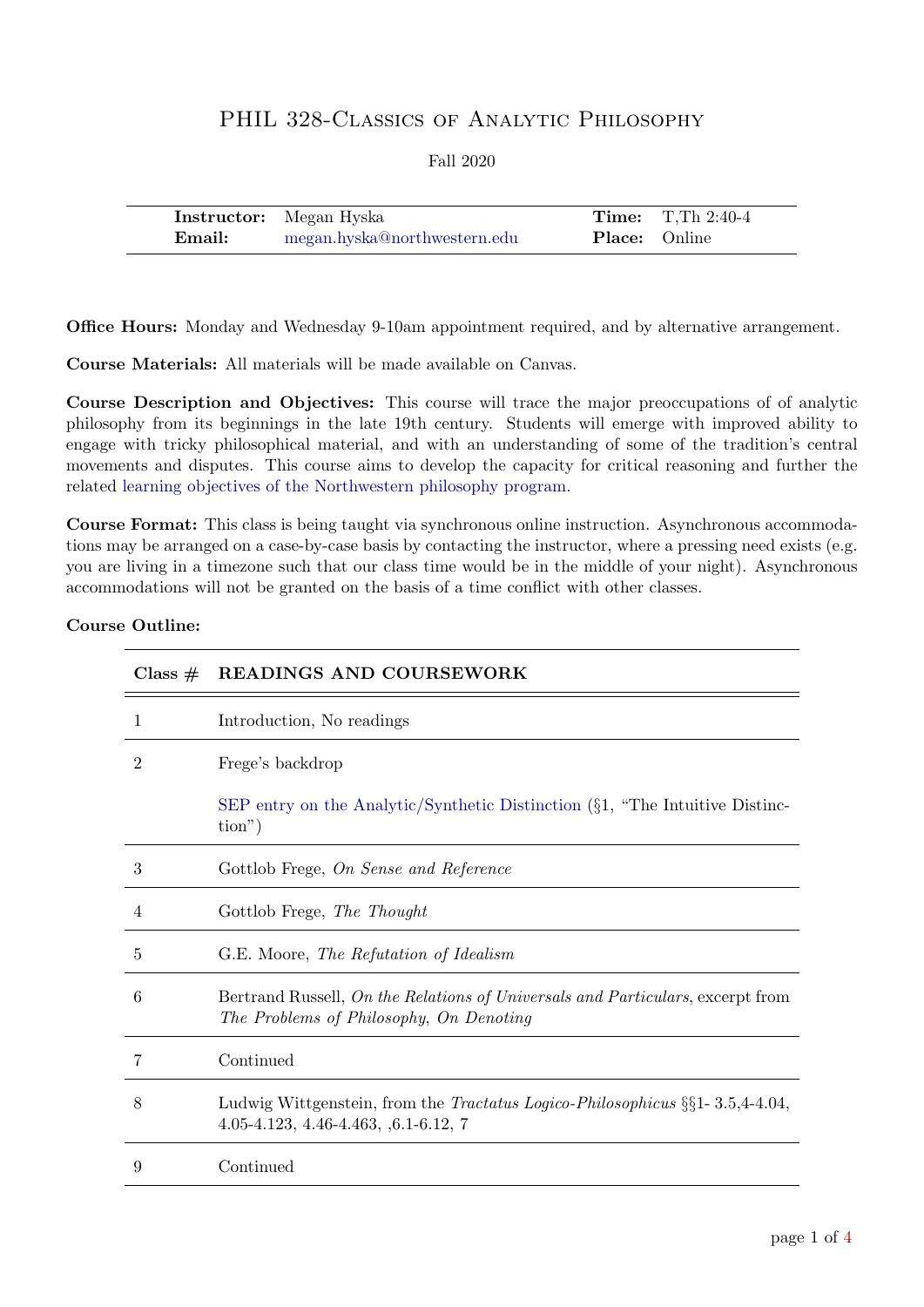| 10 | Continued                                                             |
|----|-----------------------------------------------------------------------|
| 11 | A.J. Ayer, Chapter 1 of Language, Truth, and Logic                    |
| 12 | W.V.O. Quine, Two Dogmas of Empiricism                                |
| 13 | Continued                                                             |
| 14 | Ludwig Wittgenstein, excerpt from <i>Philosophical Investigations</i> |
| 15 | Continued                                                             |
| 16 | P.F. Strawson, On Referring                                           |
|    |                                                                       |
| 17 | Saul Kripke, lecture I of <i>Naming and Necessity</i>                 |
| 18 | Saul Kripke, lecture II of Naming and Necessity                       |
| 19 | Saul Kripke, lecture III of Naming and Necessity                      |
| 20 | $\operatorname{Catch-up}$                                             |
|    |                                                                       |

#### Grade breakdown:

- Final Paper 35%
- Quizzes (every Monday/Tuesday)  $25\%$
- Reading Responses (due every Thursday)  $25\%$
- Participation 15\%

# Assignments:

- 1. Reading Responses To be handed in on Canvas by 11:00am every Thursday morning (starting 09.24) before class. Except where the instructor says otherwise, reading responses will concern the reading to be discussed later that Thursday in class. For each response, do the following:
	- (a) In one sentence, and as clearly as possible, outline the author's thesis
	- (b) In 250 words or less, outline the author's argument for that thesis
	- (c) Finish with one question about the text. This question can be critical, or can be a clarificatory question. Note though that, if the latter, it must be the sort of clarificatory question an attentive reader may be left with after having done the reading. So, for example "What does Bertrand Russell think is the right analysis of definite descriptions?" would be an inappropriate question to ask after having read On Denoting ;) Note that I will choose a few students' questions every week to post on the discussion board for other students to respond to (see Participation section, below).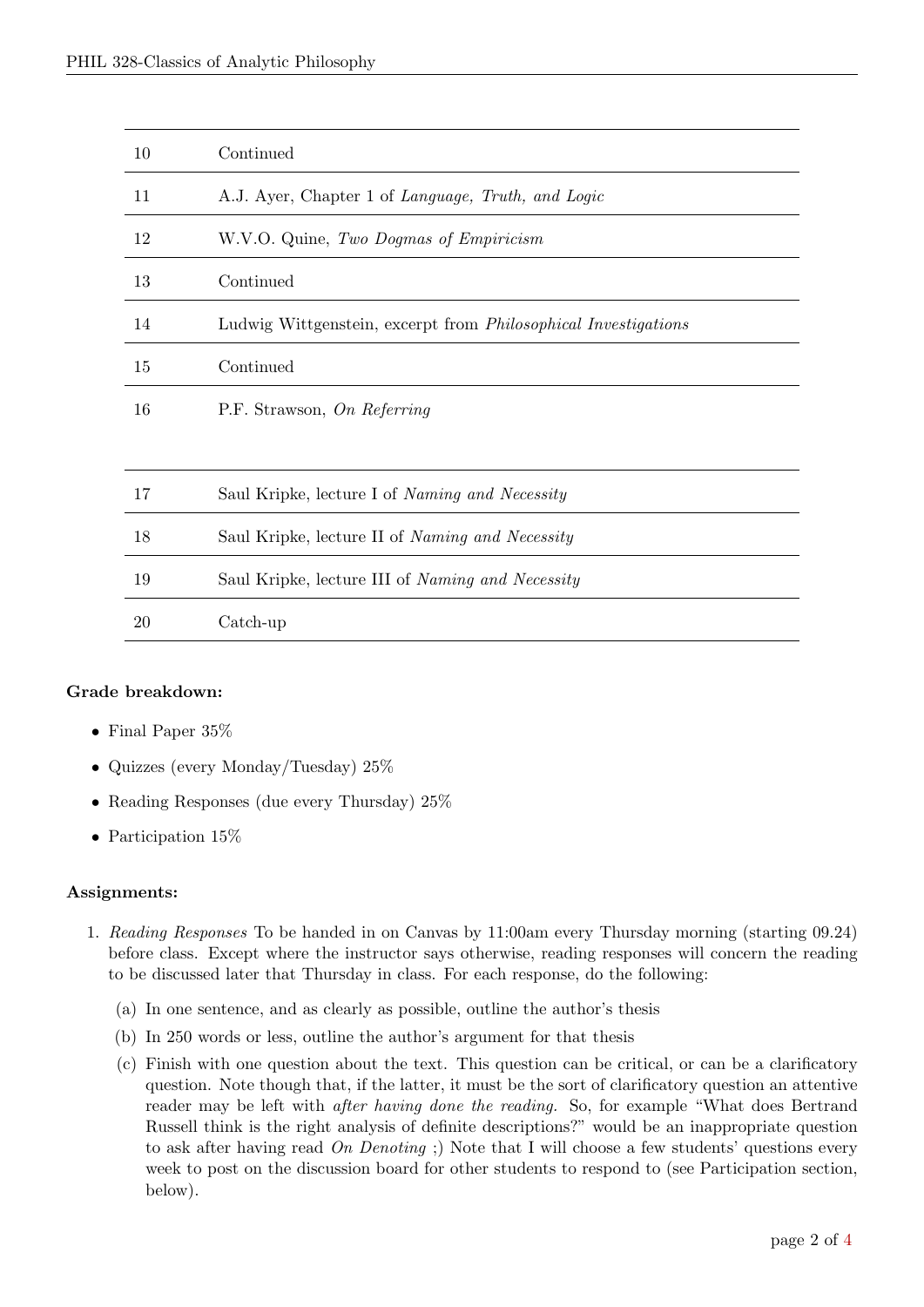# 2. Quizzes

Rather than having a traditional midterm exam, this class will examine your grasp of the last week's material every Tuesday (starting 09.29). Quizzes are designed to take approximately 10-15 minutes, and Canvas will allow you a max of 20 minutes, and a single attempt, to complete it. Questions will concern comprehension of the readings covered the previous week, rather than an evaluation of their arguments. The previous week's slides and lecture recordings will be a good study guide for these quizzes. Any materials may be used during quiz, but quizzes must be completed by yourself; collaborating with any one else on a quiz will be regarded as an academic integrity violation. These quizzes will go live at 12:00pm Evanston time every Monday and must be completed by the beginning of class (2:40pm Evanston time) every Tuesday.

3. Final Paper

A final 2000-2500 word paper is due December 3rd. You will be given a list of topics by November 5th. Undergraduates should select one of these.

Any enrolled graduate students should write a longer (3000 word+) paper. They will be assigned a different topic than those listed for undergraduates, in conversation with instructor.

# Attendance and Participation:

- Unless you make alternative arrangements with the instructor (see below), this is a synchronous class, requiring your attendance and participation 2:40-4 every Tuesday and Thursday.
- Unless you make alternative arrangements with the instructor, attendance requires being **online** with your camera on for the entirety of the class period.
- Every student is granted 2 freebies– this means you get two asynchronous class periods over the course of the quarter without excuse, with the expectation that you will watch the video of the missed class period before the following class period to catch up. Synchronous attendance with camera off, if not pre-cleared with instructor, will count as an absence and so use one of these freebies. Further missed course meetings may be excused by the instructor, but require advance notice.
- You will earn your participation grade in 2 ways:
	- 1. by engaging in in-class discussion
	- 2. by submitting thoughtful, high-quality responses to at least one question in that day's Canvas thread at the end of each class period. I highly encourage you to submit your response right after class ends, but you can receive points if response is submitted by 11:59pm Evanston time on the day of the class period.
- If at any point in the quarter you want to check in on your participation grade, by all means shoot me an e-mail or make an appointment to chat about it.
- If your circumstances require an asynchronous accommodation (e.g. you are living in a timezone such that our class time would be in the middle of your night), please reach out to the instructor ASAP. If your accommodation request is approved, you will be required to agree to an alternative set of participation requirements.

Academic Integrity: If you plagiarize or otherwise cheat on any assignment you will receive a zero on that assignment and be referred to the college's disciplinary body. Note that it is your responsibility to make sure you know what plagiarism consists of and that ignorance of what constitutes plagiarism will not be